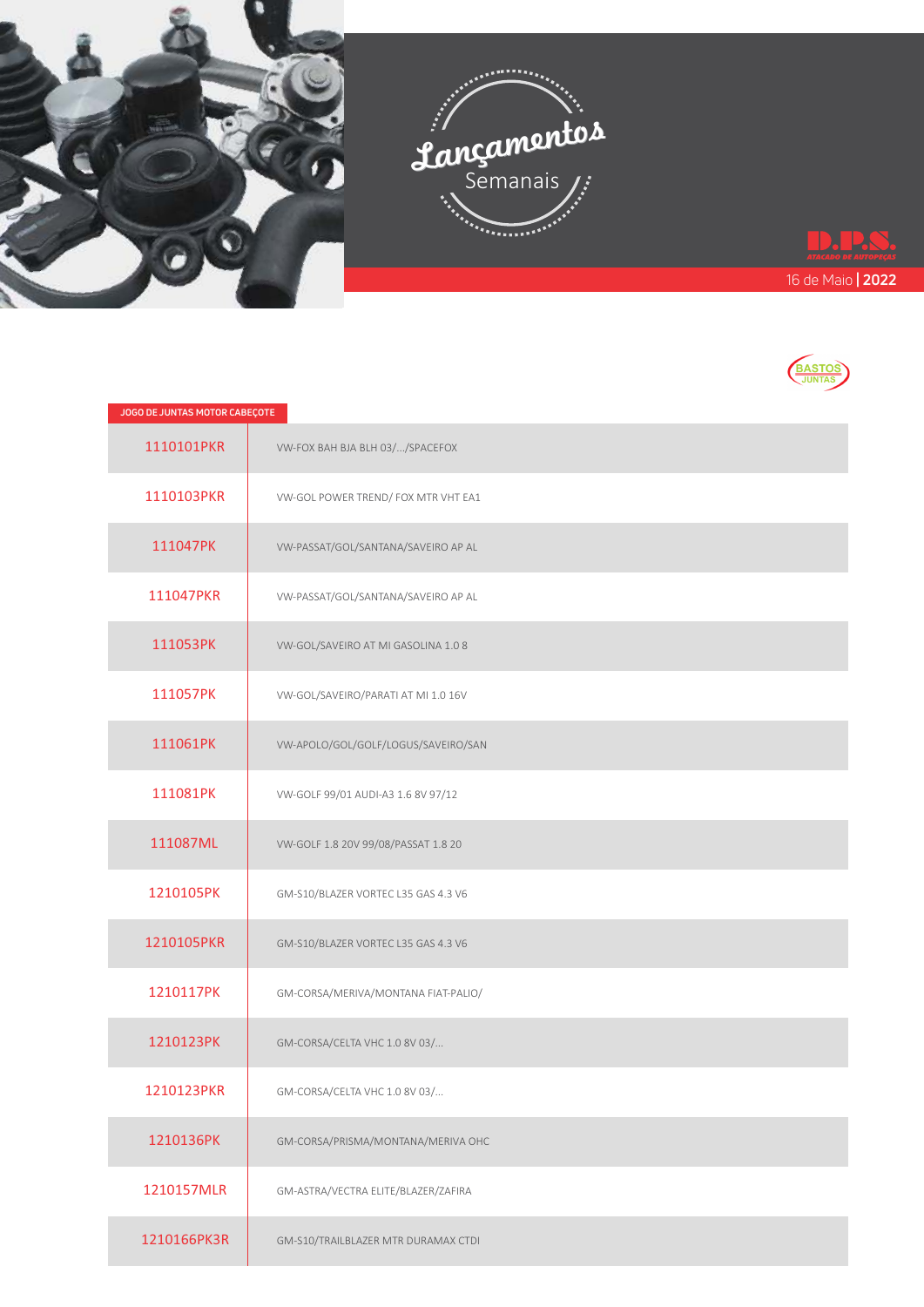| 121045PK   | GM-MONZA/KADETT/IPANEMA 91/96/OMEGA |
|------------|-------------------------------------|
| 121049PK   | GM-CORSA EFI MPFI 1.0 8V 94/98      |
| 121063PK   | GM-CORSA/CELTA MPFI 1.0 98/02       |
| 121063PKR  | GM-CORSA/CELTA MPFI 1.0 98/02       |
| 121075PK   | GM-VECTRA/ASTRA/BLAZER/S10 MPFI 2.0 |
| 121087PK   | GM-VECTRA/S10/ASTRA/ZAFIRA MPFI 2.0 |
| 131033PK   | FORD-FIESTA/KA ENDURA NACIONAL GAS  |
| 131045PK   | FORD-FIESTA/ECOSPORT/KA ZETEC ROCAM |
| 131045PKR  | FORD-FIESTA/ECOSPORT/KA ZETEC ROCAM |
| 131047PK   | FORD-ECOSPORT/FIESTA/KA/COURIER ZET |
| 131049PK   | FORD-ESCORT 1.8 16V ZETEC 97/02     |
| 131081PK   | FORD-NEW FIESTA/KA 1.5 13//ECOSP    |
| 131081PKRF | FORD-NEW FIESTA KA 1.5 13//ECOSP    |
| 131090MLR  | FORD-KA/KA+ 1.0 12V 14/18/NEW FIEST |
| 131090PKR  | FORD-KA/KA+ 1.0 12V 14/18/NEW FIEST |
| 141005PK   | FIAT-UNO MILLE 1.0/PREMIO/FIORINO F |
| 141029PK   | FIAT-PALIO 1.0/1.5 8V 96/01/SIENA 1 |
| 141029PKR  | FIAT-PALIO 1.0/1.5 8V 96/01/SIENA 1 |
| 141033PK   | FIAT-PALIO/SIENA/BRAVA 1.6 16V 95/0 |
| 141049PK   | FIAT-UNO SMART/PALIO/SIENA FIRE 1.0 |
| 141049PKR  | FIAT-UNO/PALIO/SIENA FIRE 1.0/1.3 8 |
| 141053PK   | FIAT-PALIO/SIENA/DOBLO FIRE 1.0/1.3 |
| 141079PKR  | FIAT-PALIO/WEEKEND 05/20/SIENA 05/1 |
| 141089PK   | FIAT-PALIO 10/16/DOBLO 10/15/SIENA  |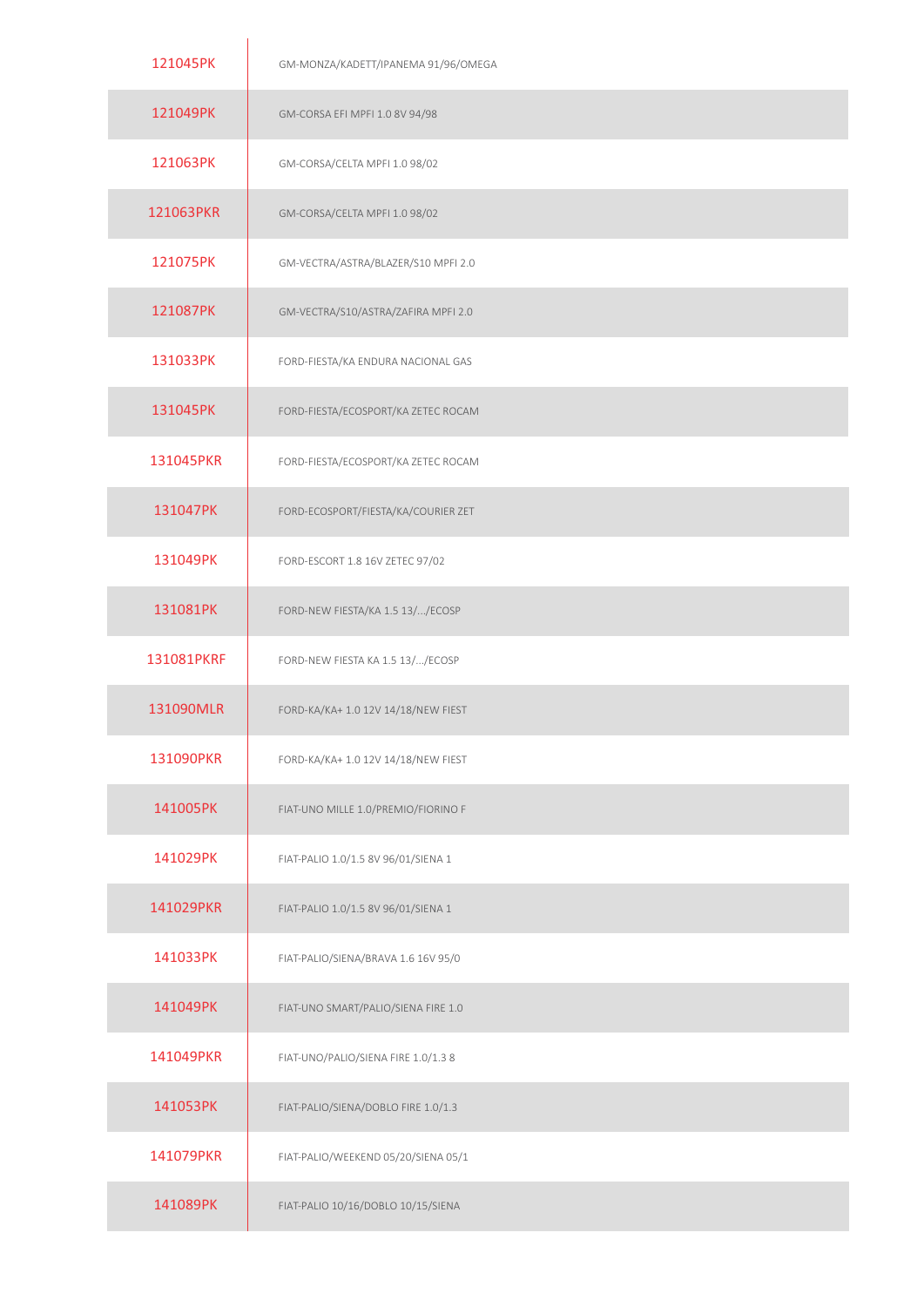| 141089PKR  | FIAT-PALIO 10/16/DOBLO 10/15/SIENA  |
|------------|-------------------------------------|
| 1510154MLR | TOYOTA-COROLLA/PRIUS 09/ MTR 1ZR    |
| 1510161PK  | HONDA-CIVIC D15Z3 D15Z6 D15Z8 D16Y  |
| 1510165PKR | CITROEN-C2/C3 02/ PEUGEOT-206/3     |
| 1510169PKR | HONDA-FIT 03/08 MTR L13A 1.4 8V GAS |
| 1510171PKR | HONDA-CIVIC/NEW CIVIC/FIT 1.7 16V F |
| 1510173PK  | RENAULT-CLIO/KANGOO/LOGAN/SANDERO/T |
| 1510179PK  | RENAULT-SANDERO/LOGAN 1.6 8V MTR K7 |
| 1510186PKR | HYUNDAI-HB20 KIA-PICANTO MTR 1.0 12 |
| 151087PK   | RENAULT-CLIO/KANGOO/TWINGO 1.0 16V  |
| 15109603PK | PEGEOUT-208 13/ CITROEN-C3/PICAS    |
| 1210166RS  | GM-S10/TRAILBLAZER MTR DURAMAX CTDI |

| JOGO DE JUNTAS MOTOR SUPERIOR |                                     |
|-------------------------------|-------------------------------------|
| 1112101PK                     | VW-GOL G5/G6/G7 1.6 8V 08/18/POLO 1 |
| 111253PK                      | VW-SAVEIRO/PARATI/GOL G2/G3 1.0 8V  |
| 111257PK                      | VW-SAVEIRO/PARATI/GOL G2/G3 1.0 16V |
| 111261PK                      | VW-SAVEIRO/PARATI/GOL G2/G3/G4 94/0 |
| 111289PK                      | VW-BORA/NEW BEETLE 2.0 8V 00/10/PAS |
| 1212117PK                     | GM-CORSA/MERIVA/MONTANA FIAT-PALIO/ |
| 1212123ML                     | GM-CORSA/CELTA VHC 1.0 8V 03/       |
| 1212136PK                     | GM-CORSA/PRISMA/MONTANA OHC 1.4 06/ |
| 1212157ML                     | GM-ASTRA/VECTRA/ELITE/BLAZER/ZAFIRA |
| 1212166ML3R                   | GM-S10/TRAILBLAZER MTR DURAMAX CTDI |
| 121263PK                      | GM-CORSA/CELTA MPFI 1.0 98/02 ALC/G |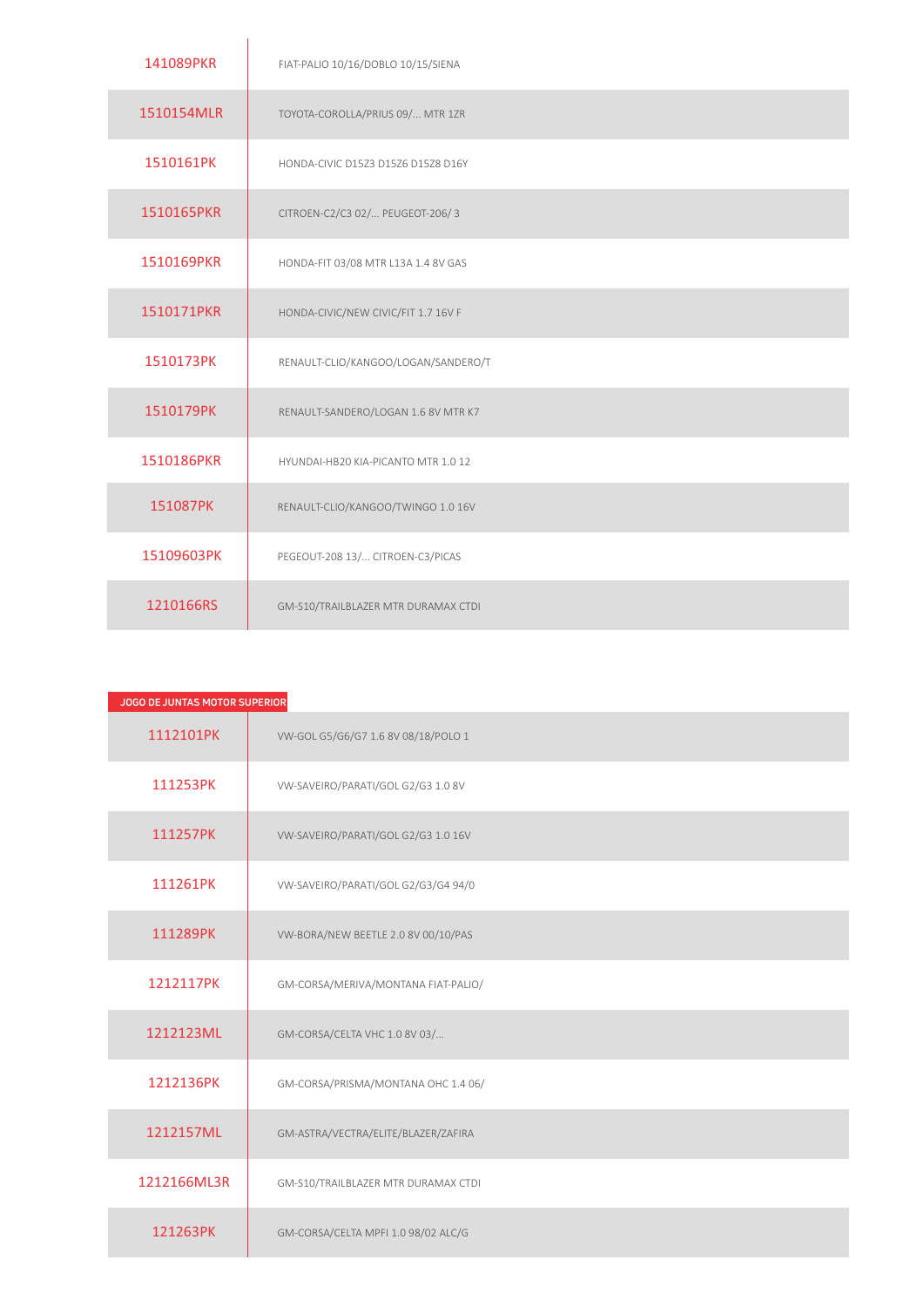| 121275PK   | GM-VECTRA/ASTRA/S10 MPFI 1.8/2.0/2. |
|------------|-------------------------------------|
| 131213PK   | FORD-ESCORT/CORCEL/DEL REY CHT ALC/ |
| 131247PK   | FORD-ECOSPORT/FIESTA/COURIER ZETEC  |
| 141205PK   | FIAT-UNO MILLE/PREMIO/FIORINO FIASA |
| 141229PK   | FIAT-PALIO/MILLE SMART MPI 1.0 1.5  |
| 141233PK   | FIAT-PALIO/SIENA/BRAVA 1.6 16V 95/0 |
| 141253PK   | FIAT-PALIO/SIENA/DOBLO FIRE 1.0/1.3 |
| 141279PK   | FIAT-PALIO/SIENA/PUNTO/IDEA/DOBLO/S |
| 1512118ML  | RENAULT-CLIO K4M 1.6 16V 99/        |
| 1512118PK  | RENAULT-CLIO K4M 1.6 16V 99/        |
| 1512165PKR | CITROEN-C2/C3 02/ PEUGEOT-206/30    |
| 1512171PK  | HONDA-CIVIC/NEW CIVIC FIT 1.7 16V F |
| 1512173PK  | RENAULT-CLIO/KANGOO/LOGAN/TWINGO 1. |
| 1512179PK  | RENAULT-SANDERO/LOGAN 1.6 8V MTR K7 |
| 15128601PK | RENAULT-LOGAN/SANDERO/KWID SCE B4D  |
| 151287PK   | RENAUL-CLIO/KANGOO/TWINGO PEUGEOT-2 |

| JUNTA CABEÇOTE AÇO |                                    |
|--------------------|------------------------------------|
| 1515175ML          | RENAULT-MASTER G9U 720 724 730 750 |

| <b>JUNTA CABECOTE BASPACK</b> |                                     |
|-------------------------------|-------------------------------------|
| 15156006PK                    | NISSAN-MARCH/VERSA MTR HR10DE CVVTC |

| JUNTA CABEÇOTE BASPACK PK30 |                                     |
|-----------------------------|-------------------------------------|
| 111523PK30                  | VW-GOL/SAVEIRO/PASSAT/SANTANA AP AL |
| 111595PK30                  | VW-KOMBI 1.4 8V 06/12/FOX/GOL/GOLF/ |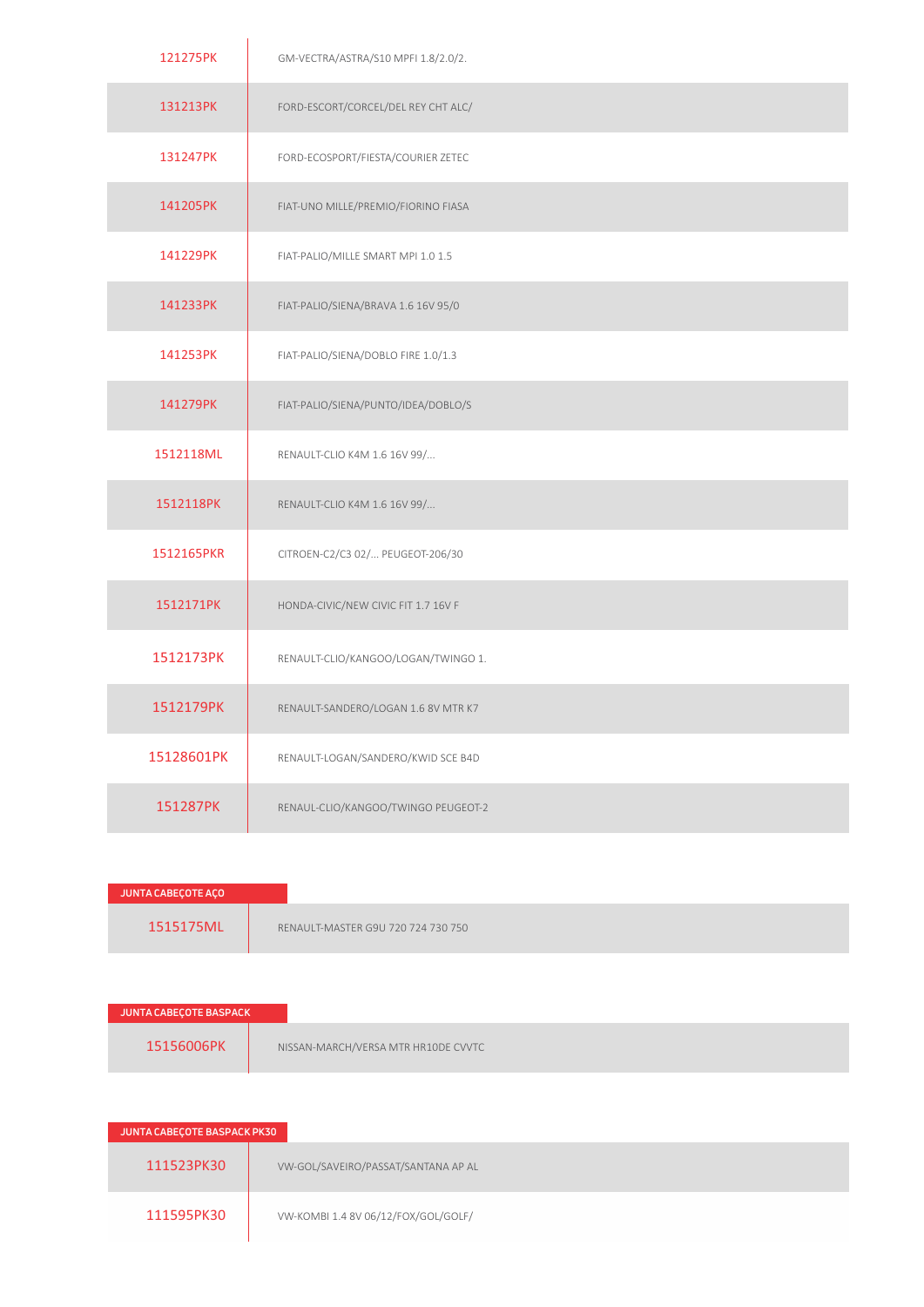| 121521PK30 | GM-CORSA EFI MPFI 1.6/1.8 8V 94/    |
|------------|-------------------------------------|
| 131545PK30 | FORD-FIESTA/ECOSPORT SUPERCHARGER/K |
| 141549PK30 | FIAT-UNO SMART/PALIO/SIENA FIRE 1.0 |
| 141553PK30 | FIAT-PALIO/SIENA/DOBLO FIRE 1.0/1.3 |
|            |                                     |

| JUNTA CARTER ALUMÍNIO |
|-----------------------|
| 131945BI              |

| <b>JUNTA CARTER BASPACK</b> |                                     |
|-----------------------------|-------------------------------------|
| 111907PK                    | VW-GOL G2/G3 84/05/PARATI/SAVEIRO 1 |

| JUNTA CARTER CORTIÇA |                                    |
|----------------------|------------------------------------|
| 141901CBL            | FIAT-147/OGGI/UNO/PREMIO/ELBA 1050 |

| <b>JUNTA CARTER FIBRA</b> |                                     |
|---------------------------|-------------------------------------|
| 111901CR                  | VW-FUSCA/BRASILIA/VARIANT/KOMBI 130 |
| 111953NA                  | VW-GOL/SAVEIRO/PARATI MI AT 1.0 8V  |

| <b>JUNTA COLETOR ADMISSÃO</b> |                                     |
|-------------------------------|-------------------------------------|
| 112101NA                      | VW-FUSCA/BRASILIA/KOMBI/GOL A AR 13 |
| 112102                        | VW-GOL/SAVEIRO/SANTANA/PARATI AP 1. |
| 112103                        | VW-PASSAT/GOL/VOYAGE 1.5/1.6 /84    |
| 122106                        | GM-MONZA/KADETT 1.8/2.0 EFI MPFI/OM |
| 122114                        | GM-CORSA CELTA MPFI 1.0 1.4 1.6 8V  |
| 132145                        | FORD-FIESTA/ECOSPORT/KA ZETEC ROCAM |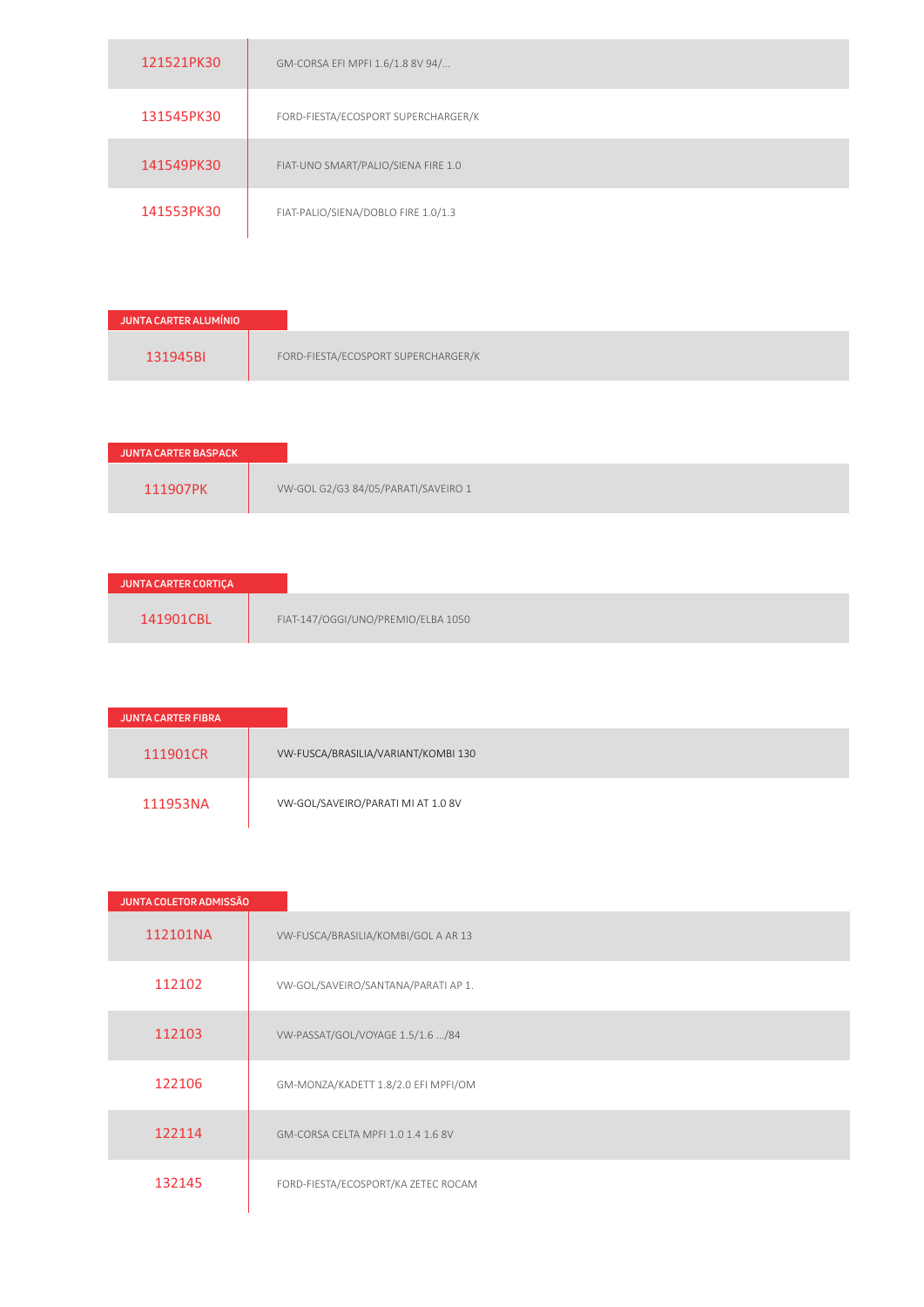| <b>JUNTA COLETOR ESCAPE</b> |                                     |
|-----------------------------|-------------------------------------|
| 112007ML                    | VW-GOL/SAVEIRO/PARATI MI 1.0 8V     |
| 1120103ML                   | VW-FOX/GOL POWER/PARATI/VOYAGE MI 8 |
| 132003                      | FORD-ESCORT/CORCEL/DEL REY CHT 1.6  |
| 132045ML                    | FORD-FIESTA/ECOSPORT/KA ZETEC ROCAM |
| 132047                      | FORD-FIESTA 1.6 8V 99/14/COURIER ZE |

| JUNTA COLETOR ESCAPE AÇO |                                     |
|--------------------------|-------------------------------------|
| 122006                   | GM-ASTRA 1.8/2.0 8V/2.4 16V 98/11/B |
| 122007                   | GM-CORSA 1.0/1.8 8V 94/12/CELTA 1.0 |

| <b>JUNTA SAIDA ESCAPAMENTO</b> |                                     |
|--------------------------------|-------------------------------------|
| 112204                         | VW-GOL/SANTANA/SAVEIRO AP 1.6/1.8/2 |
| 112207                         | VW-GOL/SAVEIRO/PARATI 1000 MI 8V 97 |
| 122205                         | GM-CORSA 1.0/1.6 16V/1.8 8V 97/09/A |

| JUNTA TAMPA DE VÁLVULA BORRACHA |                                  |
|---------------------------------|----------------------------------|
| 141798BN                        | FIAT-MOBI 17//UNO 16//PALIO 1    |
| 711101                          | VW-GOL/VOYAGE/SANTANA/PASSAT 92/ |

| JUNTA TAMPA DE VÁLVULA CORTIÇA |                                     |
|--------------------------------|-------------------------------------|
| 121705CBL                      | GM-MONZA/KADETT 87/96/VECTRA 94/96/ |

| JUNTA TAMPA DE VÁLVULA DIVERSO |                                    |
|--------------------------------|------------------------------------|
| 141702NA                       | FIAT-PALIO/MILLE SMART MPI/FIORINO |
| 141753PK                       | FIAT-PALIO FIRE 1.0/1.3 16V        |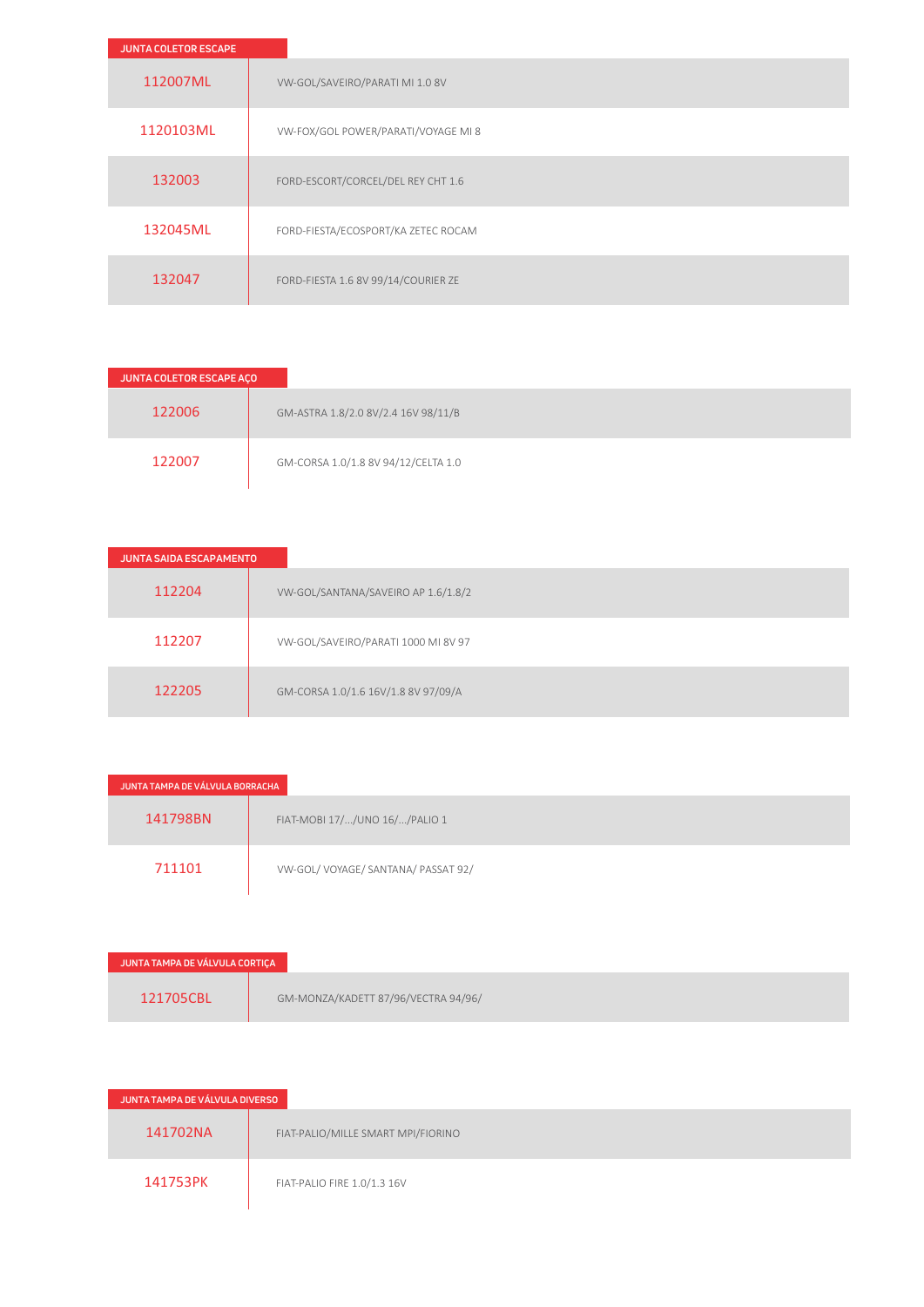| JUNTA TAMPA DISTRIBUIÇÃO |                                     |
|--------------------------|-------------------------------------|
| 123504                   | GM-MONZA/KADETT/IPANEMA/ASTRA/VECTR |

| KIT JUNTA RET. RODA |                                     |
|---------------------|-------------------------------------|
| 1411095JG           | VW-KOMBI 50/74/SEDAN/VARIANT TL/BRA |

| KIT TAMPA DE VÁLVULA BORRACHA |                                     |
|-------------------------------|-------------------------------------|
| 1417882BN                     | FIAT-DOBLO/GRAN SIENA/IDEA/PALIO/PU |
| 15171712BN                    | HONDA-CIVIC 1.7 16V 01/06           |

| RETENTOR C/ANDO AUXILIAR |                                     |
|--------------------------|-------------------------------------|
| 1150087                  | RENAULT-CLIO/SANDERO 1.0 D4D D4F HI |

| <b>RETENTOR DIANTEIRO POLIA</b>               |
|-----------------------------------------------|
| 1122317<br>GM-KADETT/OMEGA/MONZA 1.6/1.8/2.0. |

| RETENTOR EIXO DIFERENCIAL |                                     |
|---------------------------|-------------------------------------|
| 1422370                   | GM-CORSA/AGILE/ASTRA/CELTA/MERIVA/M |

| <b>RETENTOR FLANGE</b> |                                     |
|------------------------|-------------------------------------|
| 11100103               | VW-KOMBI 1.4 8V 06/13/ GOL G2/G3/G4 |
| 1110053                | VW-GOL G2/G3/G4 1.0/1.6/1.8 8V 96/0 |
| 1130245BP              | FORD-FIESTA/KA 1.0/1.6 8V ZETEC ROC |
| 1130290BP              | FORD-KA/KA+/NEW FIESTA ECOBOOST TIV |
| 1140149                | FIAT-UNO/PALIO/SIENA/STRADA/FIORINO |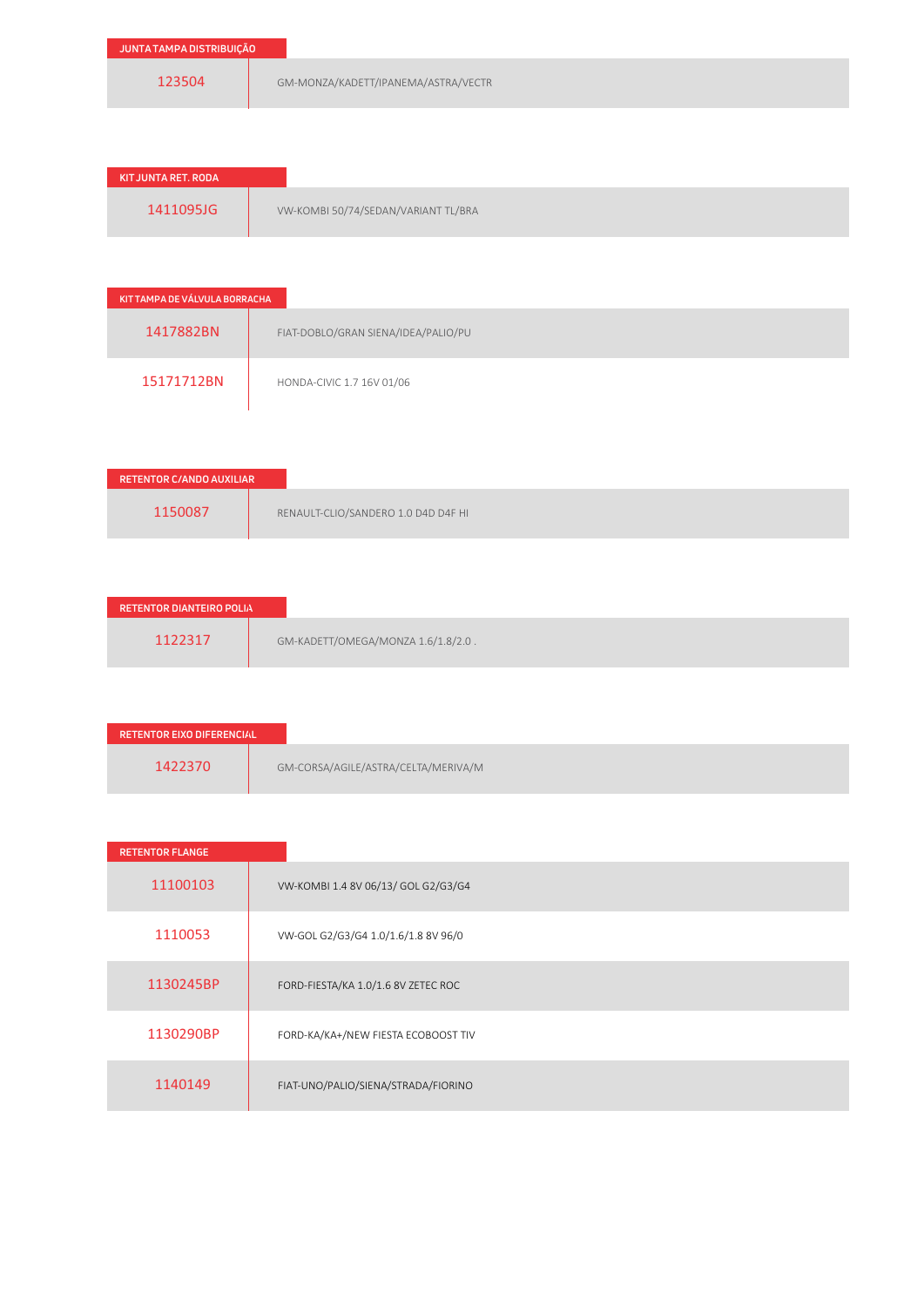| RETENTOR HASTE VÁLVULA |                                     |
|------------------------|-------------------------------------|
| 12100118               | VW-UP/FOX/VOYAGE/GOL 14//GOLF 16    |
| 1212544P04             | VW-GOL G2 1.0/1.6 8V 91/97 FORD-ESC |
| 1212544P09             | VW-GOL G2 1.0/1.6 8V 91/97 FORD-ESC |
| 1219203P06             | VW-GOL 1.0 GM-VECTRA 16V/CORSA/CELT |
| 1222509P08             | GM-CORSA/VECTRA/ASTRA/MONZA         |
| 1230045P02             | FORD-FIESTA/KA/ECOSPORT ZETEC ROCAM |
| 1230090                | FORD-KA/KA+ 1.0 12V 14/21/FIESTA EC |
| 1240079P09             | FIAT-PALIO/SIENA/PUNTO/IDEA/DUBLO F |
| 1240079P18             | FIAT-PALIO/SIENA/PUNTO/IDEA/DOBLO F |
| 1250011                | HYUNDAI-H100/HR MITSUBISHI-L200/L30 |
| 125005605              | HYUNDAI-HR 13/ KIA-SORENTO 02/      |
| 1250060                | NISSAN-SENTRA/TIIDA/VERSA/LIVINA RE |
| 125006005              | NISSAN-KICKS/LIVINA/MARCH/VERSA JAC |
| 125008001              | HYUNDAI-CRETA 2.0 16V 16/21/ELANTRA |
| 1250087                | RENAULT-CLIO 1.0 16V D4D 00/05/KANG |
| 1250112                | HONDA-CIVIC D16Z7 D16Z9 1.6 16V TOY |
| 1250146                | TOYOTA-COROLLA VVTI/FILDER VVTI 1.8 |
| 1250173P08             | NISSAN-MARCH 1.0 16V 11/15 RENAULT- |

| <b>RETENTOR RODA</b> |                   |
|----------------------|-------------------|
| 1431764              | FORD-CORCEL 71/74 |
|                      |                   |

**RETENTOR TRASEIRO VOLANTE**

1112283 **VW-SANTANA 85/.../VOYAGE 1.6/1.8 8V**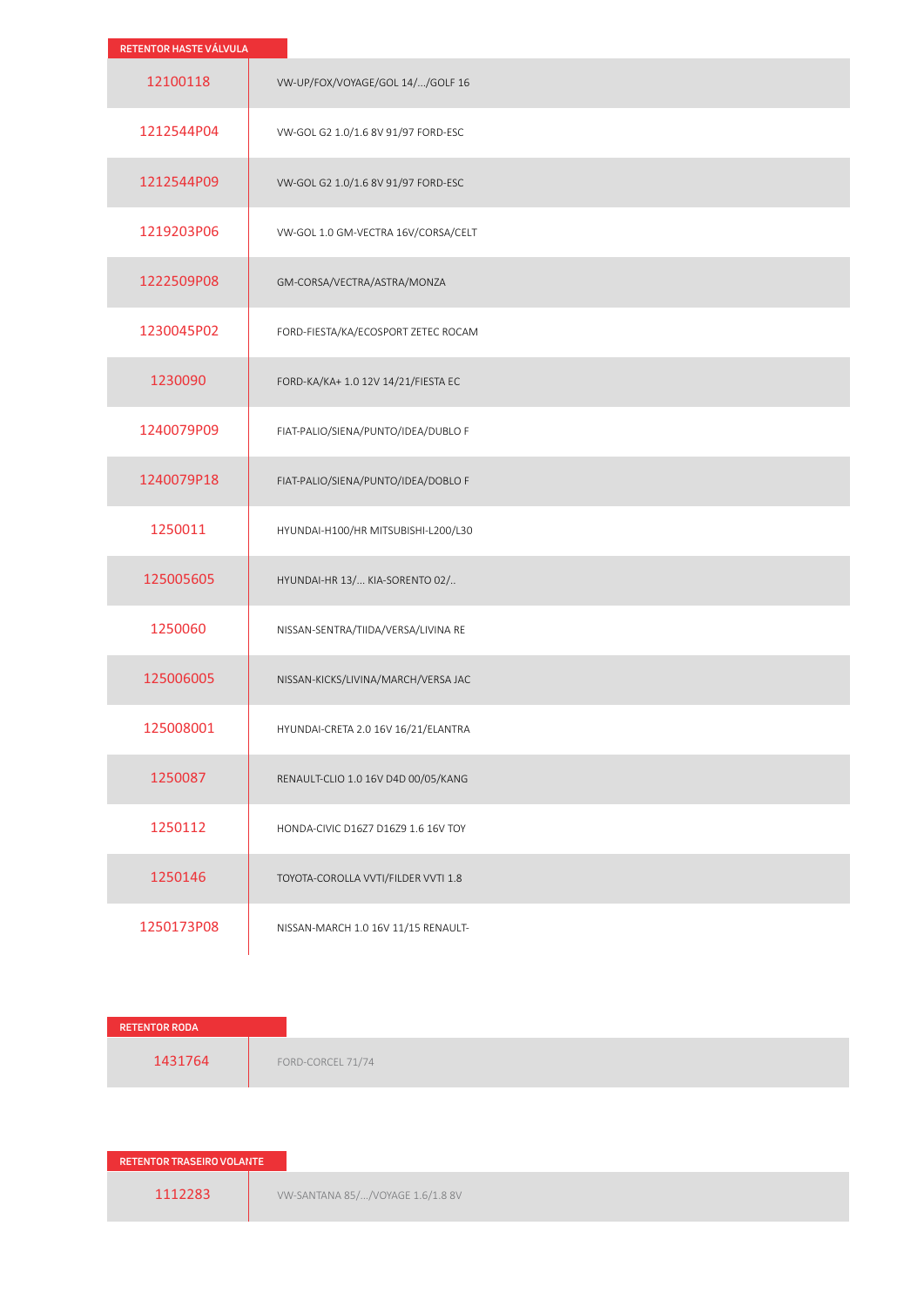**PARANÁ**

*Curitiba (matriz)*  41 2102.2102

*Maringá* 44 3013.6200

*Cascavel* 45 3112.0100

**SANTA CATARINA** *Blumenau*  47 3236.3236 **RIO GRANDE DO SUL**

*Porto Alegre* 51 2123.1000

**MINAS GERAIS**

*Belo Horizonte* 31 3507.7500

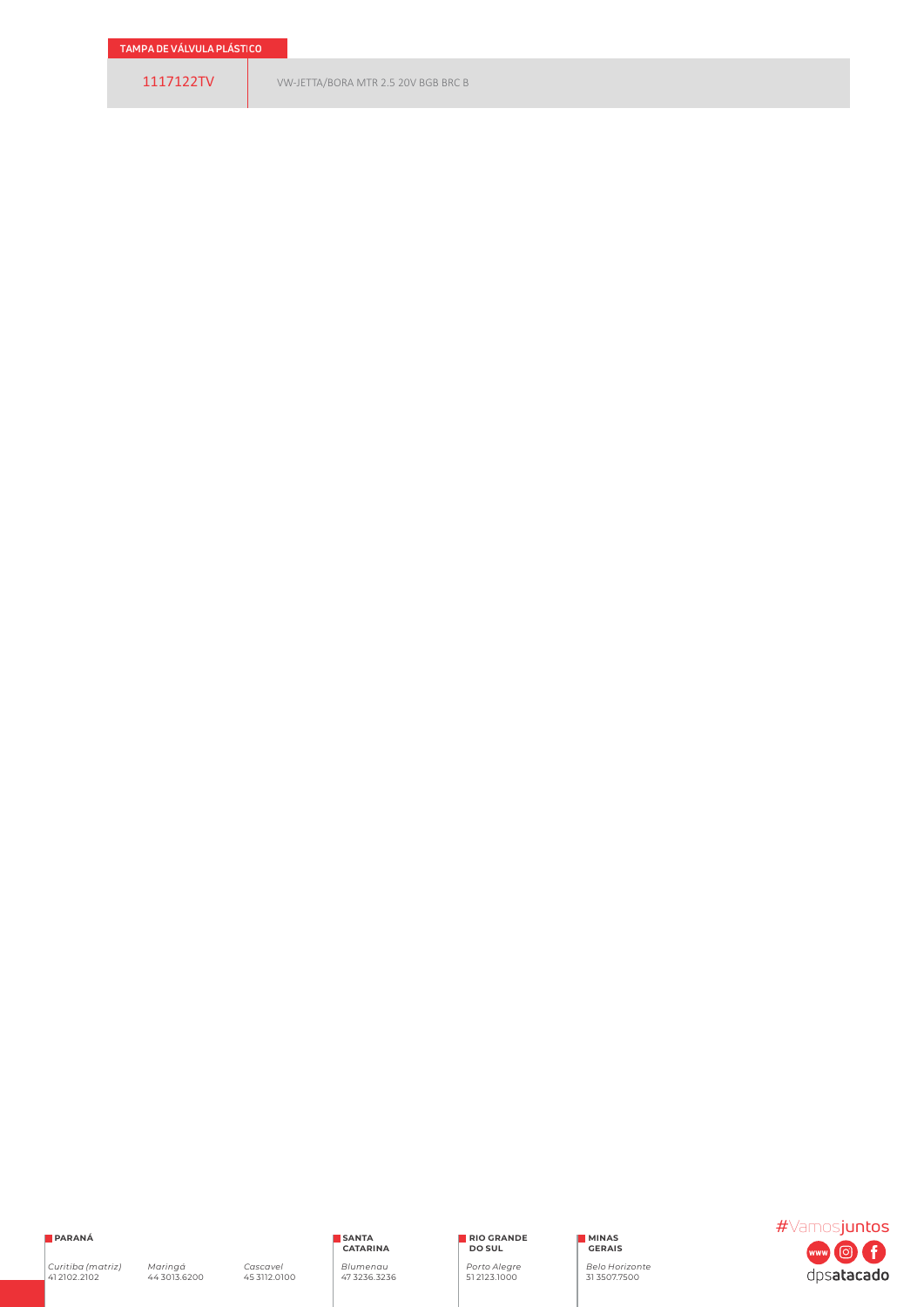



| RETENTOR DIĀNTEIRO POLIA |  |  |
|--------------------------|--|--|
| 1122794                  |  |  |

6M-ASTRA 2.0/2.2/2.4 16V 99/05/TRACKER 2.0 16V 06/08/VECTRA 2.0/2.2/2.4 16V 97/09/ZAFIRA 2.0 16V 01/05 DOHC X20XER X20XEV FIAT-<br>5TILO 1.8 16V 02/04 TOYOTA-COROLLA 1.8/2.0 16V 04/.../PRIUS 1.8 16V 12/.../RAV 4 2.0 16V 18/..

**PARANÁ**

*Maringá* 44 3013.6200

**RIO GRANDE DO SUL**

*Porto Alegre* 51 2123.1000

**MINAS GERAIS**

*Belo Horizonte* 31 3507.7500

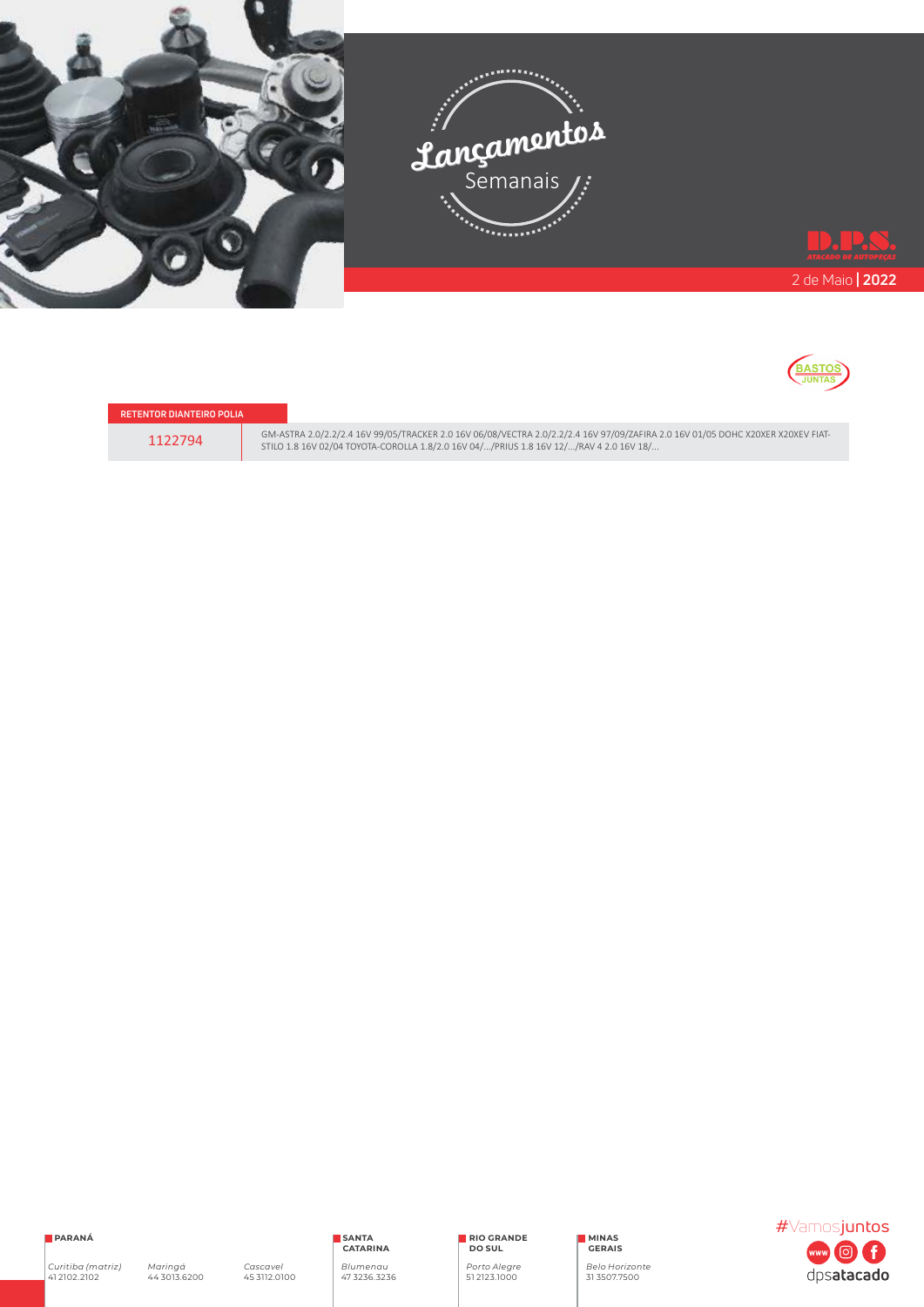



| APLICADOR |                            |
|-----------|----------------------------|
| ACS390G   | APLICADOR DE COLA SILICONE |

| <b>COLA SILICONE ALTA TEMPERATURA</b> |                                             |
|---------------------------------------|---------------------------------------------|
| CS390GCZ                              | COLA SILICONE ALTA TEMPERATURA 390G - CINZA |
| CS390GPT                              | COLA SILICONE ALTA TEMPERATURA 390G - PRETA |

| <b>COLA SILICONE ALTA TEMPERATURA</b> |                                            |
|---------------------------------------|--------------------------------------------|
| CS85GC7                               | COLA SILICONE ALTA TEMPERATURA 85G - CINZA |
| CS85GPT                               | COLA SILICONE ALTA TEMPERATURA 85G - PRETA |



**RIO GRANDE DO SUL**

*Porto Alegre* 51 2123.1000

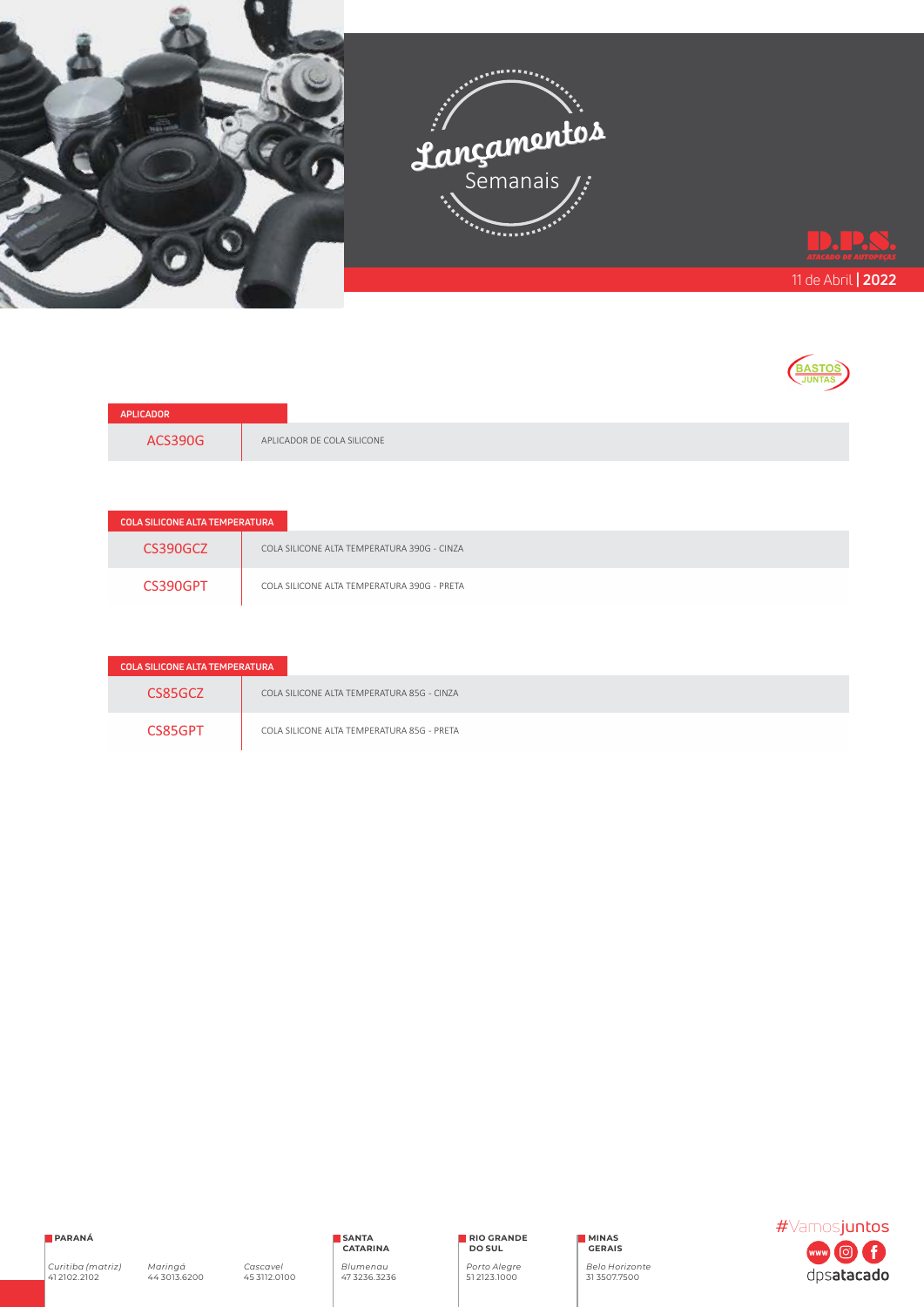



| JOGO DE JUNTA DO MTR SUP. S/ RET. |                                                                                                                                                                                                                                                    |
|-----------------------------------|----------------------------------------------------------------------------------------------------------------------------------------------------------------------------------------------------------------------------------------------------|
| 1112103PK                         | VW-GOL G3/G4/G5/G6 1.0 8V 99/16/VOYAGE 1.0 8V 08/15/FOX 1.0 8V 02/15                                                                                                                                                                               |
| 111247PK                          | FORD-BELINA/DEL REY 89/91/ESCORT 1.6/1.8 8V 89/96/PAMPA 90/96/ROYALE/VERONA/VERSAILLES 90/94 TODOS 1.8 8V AP VW-GOL G1/G2/<br>PARATI G1/G2 82/99/APOLLO 90/92/LOGUS 92/94/PASSAT 84/89/SANTANA/QUANTUM 84/94/SAVEIRO 89/96/VOYAGE 83/95 1.6/1.8 AP |
| 1212123PK                         | GM-CELTA 05/16/CORSA/CLASSIC 1.0 8V VHC 03/16/PRISMA 1.0 8V 09/11                                                                                                                                                                                  |
| 121249PK                          | GM-CELTA 1.0 8V VHC 02/06/CLASSIC 1.0 8V VHC 03/05/CORSA 1.0 8V SOHC 94/96/CORSA 1.0 8V VHC 02/05                                                                                                                                                  |
| 131245PK                          | FORD-FIESTA/KA ZETEC ROCAM FLEX 1.0 8V 99/14                                                                                                                                                                                                       |
| 141249PK                          | FIAT-FIORINO 1.3 8V 03/13/MILLE 1.0 8V 13/13/PALIO 1.0 8V 03/16/SIENA 1.0 8V 02/12/STRADA 1.3 8V 02/05/UNO 1.0 8V 01/13                                                                                                                            |
| 1512165PK                         | CITROEN-C3 1.4 8V 05/12 PEUGEOT-206 1.4 8V 05/09/207 1.4 8V 08/15/HOGGAR 1.4 8V 10/15                                                                                                                                                              |

| JUNTA DO CABECOTE ACO |                                                                                                                                                                                                                                                           |
|-----------------------|-----------------------------------------------------------------------------------------------------------------------------------------------------------------------------------------------------------------------------------------------------------|
| 15159602ML            | PEUGEOT-208 16/20/308 12/19/408 15/19/508 12/14/2008 15/21/3008 10/21/5008 18/21/RCZ 11/15 CITROEN-C4/LOUNGE 13/21/C5 11/12/<br>DS3/DS4/DS5 11/16/PICASSO 16/19/CACTUS 19/21 MINI-COOPER 07/21 BMW-SERIE 1 116//118I ONE/SERIE 3 316  11/15 TODOS 1.6 16V |

| JUNTA DA TAMPA DE VÁL. BORRACHA |                                                                                                                                                                                                                                                               |
|---------------------------------|---------------------------------------------------------------------------------------------------------------------------------------------------------------------------------------------------------------------------------------------------------------|
| 111761BNL                       | FORD-ESCORT 1.6/1.8/2.0 8V 94/96/PAMPA 1.6/1.8 8V 93/97/ROYALE 1.8/2.0 8V 93/96/VERONA 1.8/2.0 8V 94/96/VERSAILLES 1.8/2.0 8V 94/<br>96 VW-BORA 2.0 8V 00/02/PARATI/GOL G2/G3 1.6/1.8/2.0 8V/G4 1.8 8V/16V 97/09/QUANTUM/SANTANA/LOGUS/POINTER 93/96 MOTOR AP |
| 1517128BN                       | CITROEN-AIRCROSS 1.5 8V 15/17/C3/C3 PICASSO 1.4 8V 05/16 PEUGEOT-106 1.0 8V 92/05/205 1.4 8V 92/98/206 1.4/1.6 8V 99/09/207 1.4 8V<br>08/15/208 1.5 8V 13/16/306 1.6 16V 93/97/HOGGAR 1.4 8V 10/15                                                            |

| JUNTA CARCACA DA VÁLV. TERM. |                                                                                                                                                                                                                                                           |  |
|------------------------------|-----------------------------------------------------------------------------------------------------------------------------------------------------------------------------------------------------------------------------------------------------------|--|
| 1541118                      | NISSAN-LIVINA 1.6 16V 09/14 RENAULT-CAPTUR 2.0 16V 17/21/CLIO 1.6 16V 00/09/DUSTER/OROCH 2.0 16V 16/21/FLUENCE 1.6/2.0 16V 12/<br>14/GRAN TOUR 1.6 16V 06/12/KANGOO 1.6 16V 02/18/LOGAN 1.6 16V 07/13/MEGANE 1.6/2.0 16V 97/12/SANDERO 07/21/SCENIC 99/10 |  |

| <b>RETENTOR DE FLANGE</b> |                                                                                                                                                                                             |
|---------------------------|---------------------------------------------------------------------------------------------------------------------------------------------------------------------------------------------|
| 1140249                   | FIAT-UNO 1.0 8V 01/20/PALIO 1.0 8V 00/17/PALIO WEEKEND 1.3 8V 02/05/SIENA FIRE 1.0/1.3 8V FLEX 02/16/STRADA 1.3 8V 02/05/FIORINO<br>1.3 8V 03/13/GRAND SIENA 1.0 8V 17/20/MOBI 1.0 8V 16/21 |
| 11100105                  | VW-GOL 1.0/1.6 8V 05/15/GOLF 1.6 8V 05/14/SAVEIRO 1.6 8V 09//VOYAGE 1.0/1.6 8V 08/15/POLO 1.6 8V<br>05/14/FOX/SPACECROSS/SPACEFOX 1.0/1.6 8V 05/17/KOMBI 1.4 8V 06/12                       |

## **PARANÁ**

*Curitiba (matriz)*  41 2102.2102

**RIO GRANDE DO SUL**

*Porto Alegre* 51 2123.1000

*Belo Horizonte* 31 3507.7500

**MINAS GERAIS**

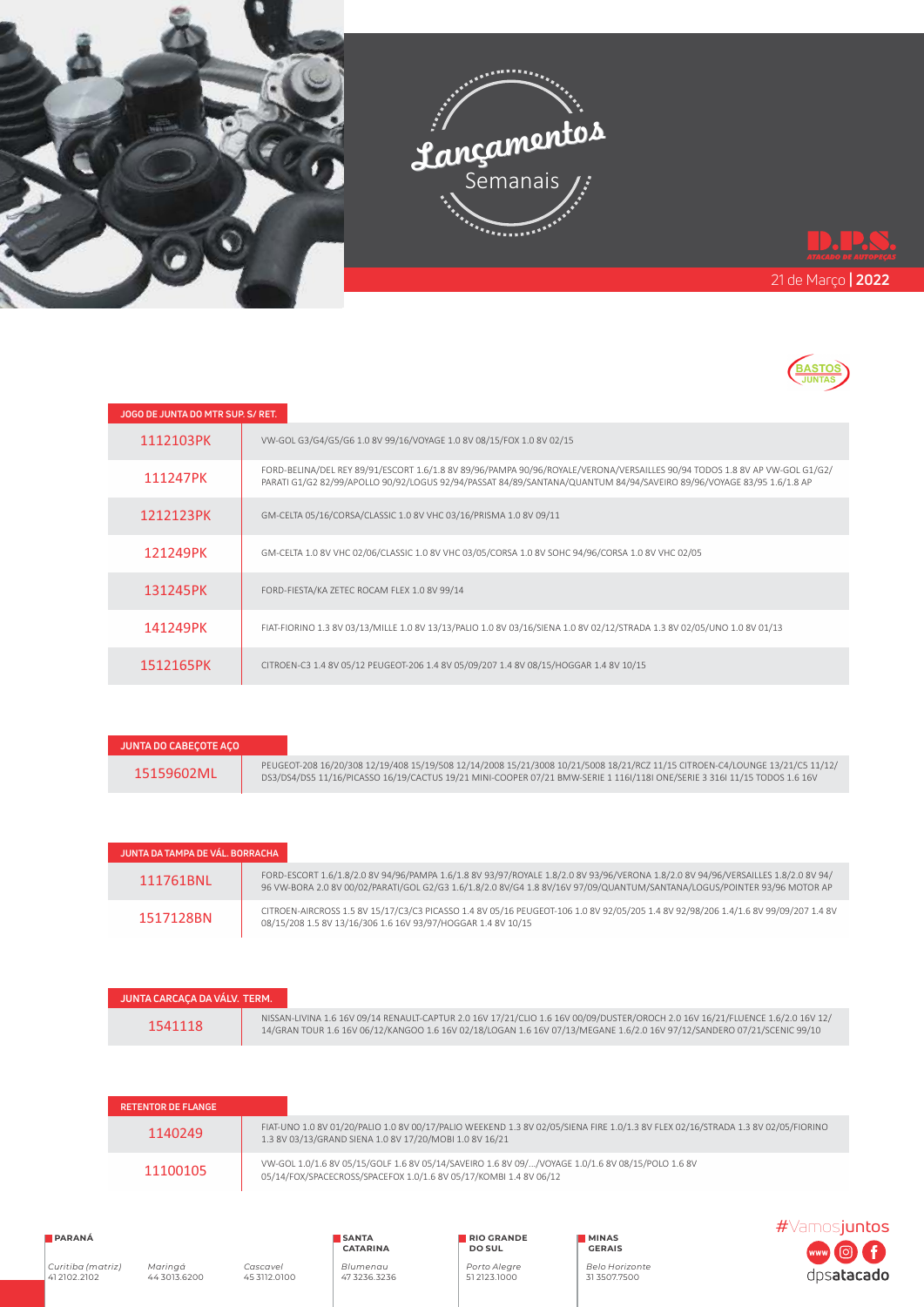



**JUNTA DO COLETOR DE ADMISSÃO**

1521108 RENAULT-CLIO/ MEGANE/ LAGUNA/ SCENIC MOTOR 1.6 K4M F4P 1.8 F4R 2.0 16V

**PARANÁ**

*Curitiba (matriz)*  41 2102.2102

*Maringá* 44 3013.6200

**SANTA CATARINA** *Blumenau*  47 3236.3236

*Cascavel* 45 3112.0100

**RIO GRANDE DO SUL**

*Porto Alegre* 51 2123.1000

**MINAS GERAIS**

*Belo Horizonte* 31 3507.7500